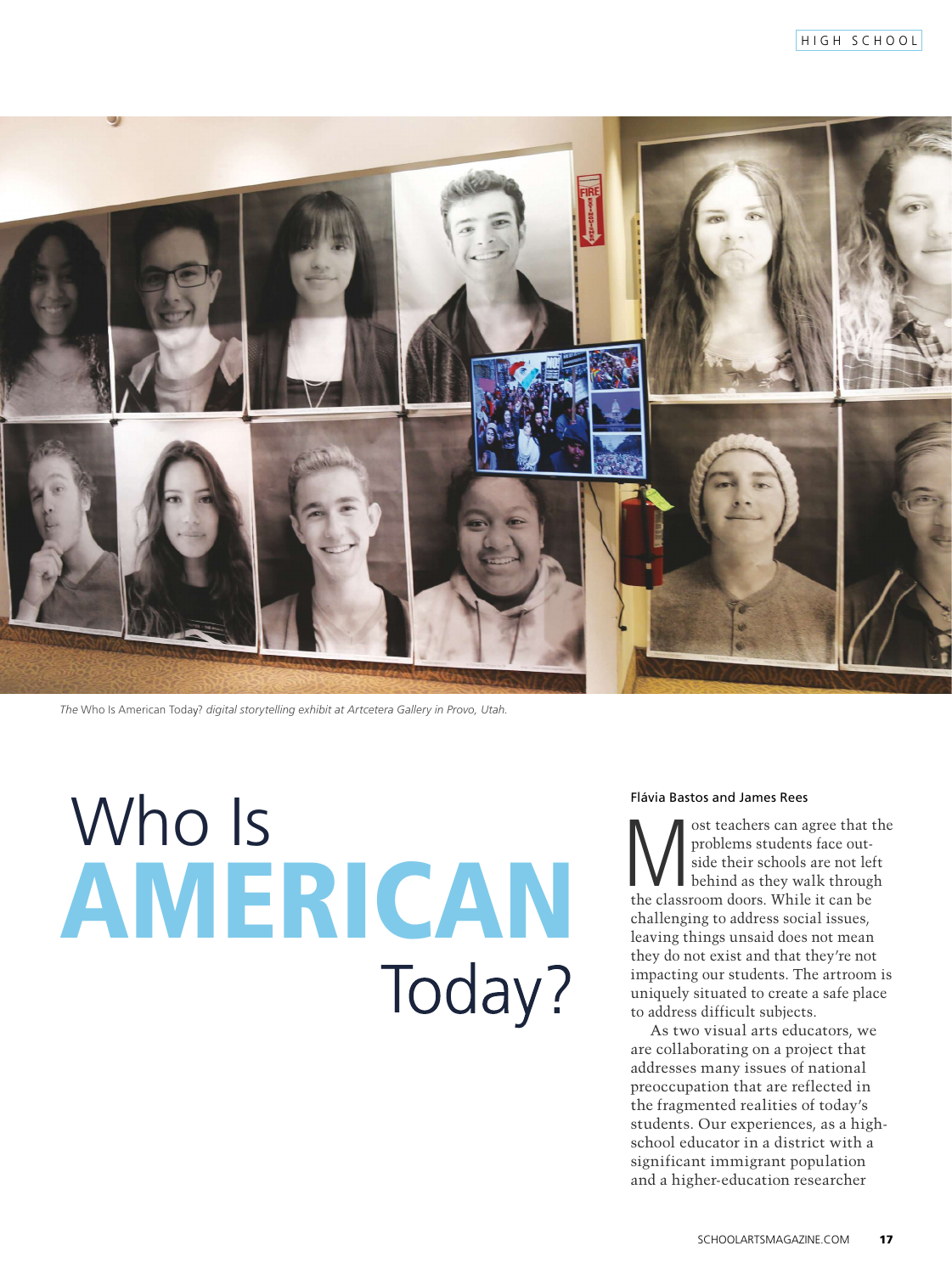who is an immigrant herself, have shaped a project that seeks to articulate, share, and reflect upon the narratives and experiences of high-school students using digital storytelling in recognition of the unprecedented role that digital tools play in spaces of both learning and leisure for students today.

#### **Digital Storytelling**

Critical digital making strategies, such as digital storytelling, can be highly responsive and adaptable to the difficult realities and needs of students dealing with today's world. These types of art projects can promote understanding and empathy. By creating and publishing original digital stories, students have the opportu-

# The artroom is uniquel situated to create a safe place to address difficult subjects.

nity to experience how critical digital making can create possibilities for surpassing polarizing issues, engender shared understandings, and foster awareness of the relationship between critical digital making, citizenship, and the pursuit of a common good through democratic dialogue.

For this project, we used widely available, creative digital tools to help students articulate their voices as a means to promote dialogue and understanding of their perspectives. At the start of this project, it is important to emphasize to students they have the right to express their thoughts and opinions, and others also have the right to respectfully disagree. Creating a safe environment where all views are welcome is key to having students truly create and express their unique perspectives on timely issues.

#### **Identity and Immigration**

The topics of identity and immigration were something pressing upon students' minds, in and out of my artroom. Historically, public schools have provided immigrants who arrive in the U.S. with a mechanism to integrate into mainstream American

culture. Educators across the country uphold the notion that public schools are integral in sustaining America's democracy, building on John Dewey's ideas that education should prepare citizens to make informed, intelligent decisions leading to the public good.

#### **Who Is American Today?**

The prompt we decided to use with students for their video narrative was, "Who Is American Today?" The initial question sparked additional classroom conversations, which students were encouraged to continue with their peer groups and at home: "Think about this in terms of your family, school, and community. What ideas or people come to mind? What do these look like and what do they represent? Do you see yourself as an accurate representation of an American today?"

The topic was timely and we liked the overlap of a current issue with a popular technology. As teachers, we liked the idea of embracing the notion of students shifting from being predominantly consumers of technology and becoming prosumers, making and contributing.

Today's students have been raised with digital technology and tools, so we created a project that would leverage their communication abilities. In this participatory project, high-school students use digital storytelling to express their experiences in America. Students' responses varied from the experience of not feeling recognized within their community to conveying a sense of connection and pride in being identified as "American" to views that were rooted in a society that is idealistically inclusive to all. Each student example demonstrates that students position themselves across a spectrum of perspectives on citizenship.

#### **Including Parents**

Prior to students' creative work in class, they were given a preliminary assignment: First, articulate your own views in writing, and then discuss this within your family. I have parents sign a release form since this project will be shared in physical



and digital public spaces. It's also a good idea to let parents know that you intend to address sensitive topics at the beginning of the semester by including a statement in the syllabus.

Progressive educators have an essential role in sustaining democracy and can explore difficult content within the safety of their classrooms. The arts provide students and teachers with opportunities to embrace the changes in society and to rethink